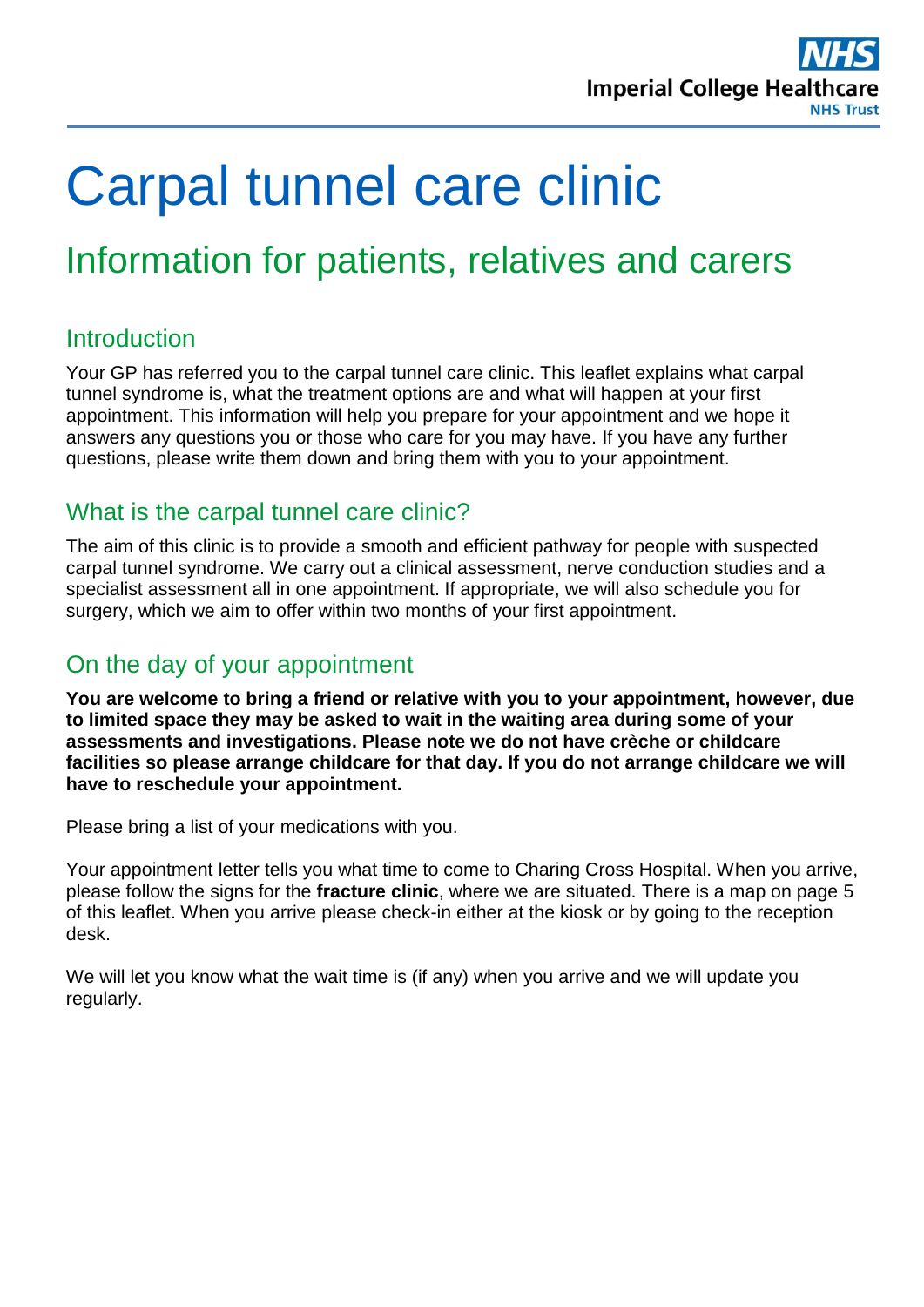Who will I see at my appointment?

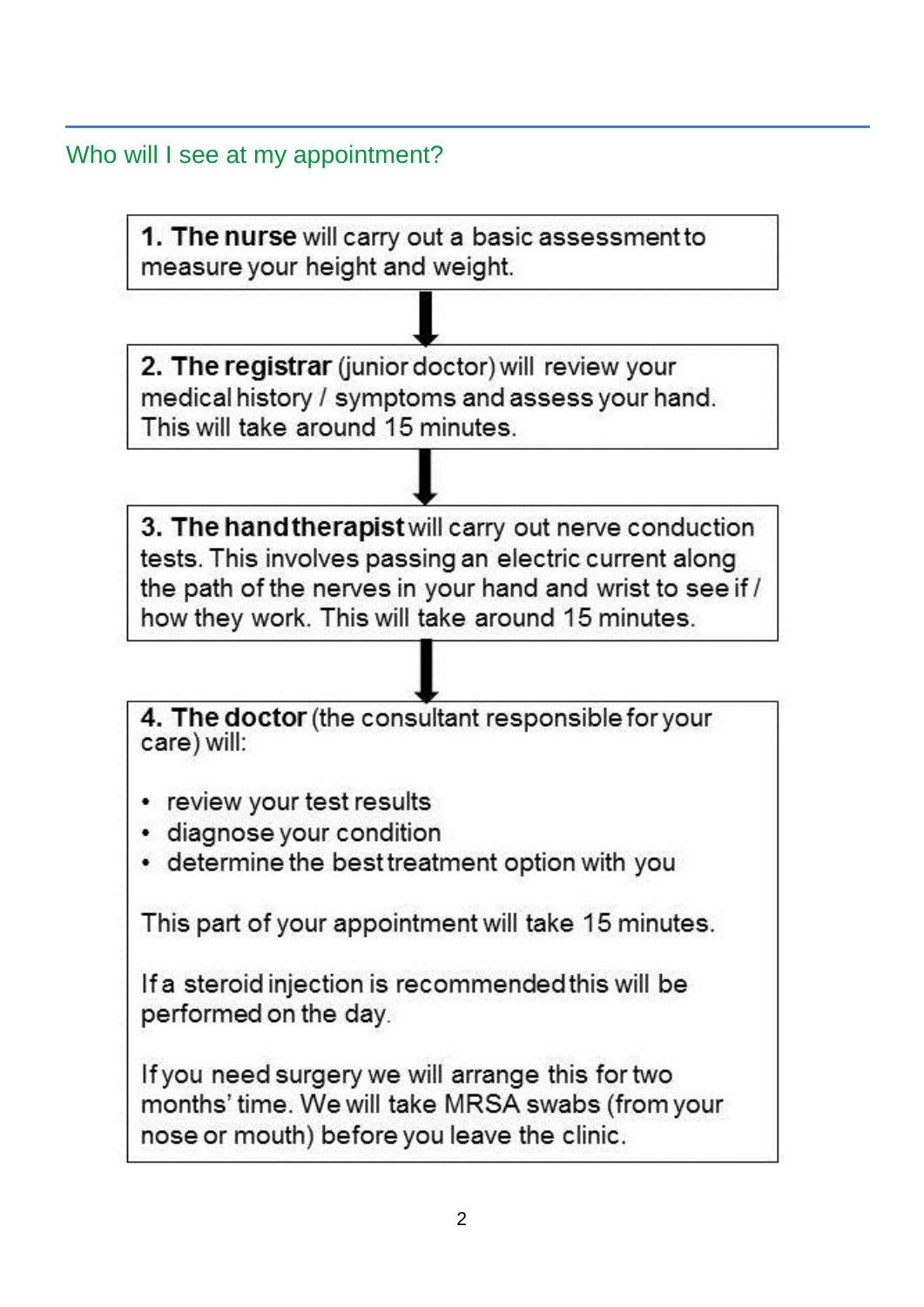## What is carpal tunnel syndrome?

Carpal tunnel syndrome is a condition where the median nerve is compressed as it passes through a short tunnel at the wrist. This tunnel is formed by small bones (the carpal bones) underneath and on the sides and a thick ligament (transverse carpal ligament) across the top. This tunnel also houses the tendons which bend the fingers and thumb. The median nerve carries messages about touch, temperature and pain between the thumb, index, middle and ring fingers and the brain. In addition, the median nerve supplies the small muscles which control the thumb.



![](_page_2_Figure_3.jpeg)

## What are the symptoms of carpal tunnel syndrome?

- a feeling of pins and needles
- numbness
- $\bullet$  pain
- dry skin
- muscle weakness

Symptoms may be brought on when using the hands in an elevated (raised) position, such as driving or doing your hair. In the early stages of carpal tunnel syndrome these symptoms might be more common at night.

Sometimes people have difficulty performing fine tasks such as doing up buttons or are more likely to drop things.

People often report that shaking their hand helps to relieve symptoms.

## What causes carpal tunnel syndrome?

Most commonly the cause of carpal tunnel syndrome is unknown.

Known causes and contributory factors include:

- repetitive movements at the wrist
- diabetes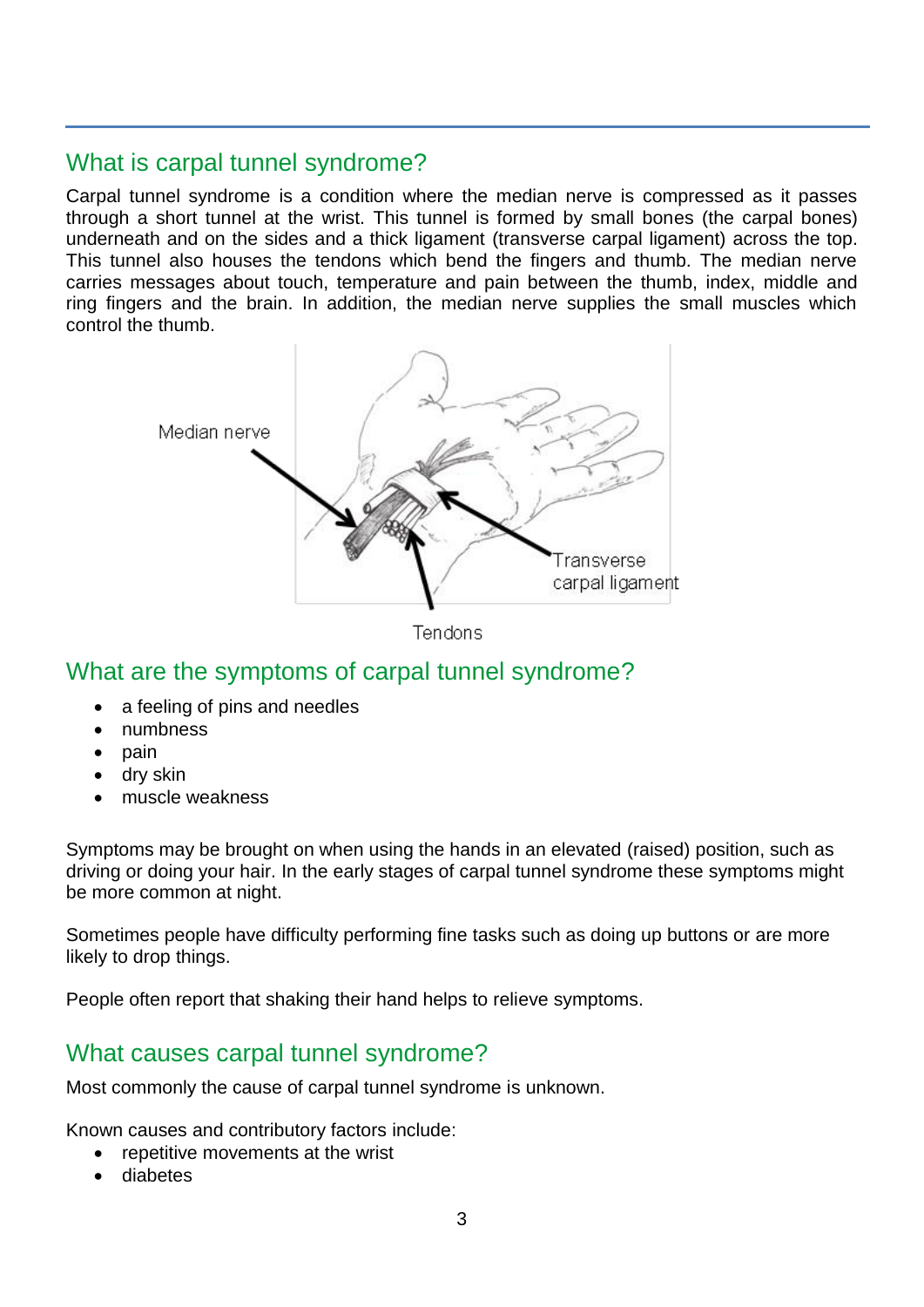- fluid retention e.g. during pregnancy
- underactive thyroid
- rheumatoid arthritis
- gout a type of arthritis where crystals form inside and around joints
- lipomas soft, fatty lumps that grow under your skin
- acromegaly a rare condition where the body produces too much growth hormone and body tissues / bones grow more quickly
- amyloidosis a build-up of an abnormal protein in organs and tissues which makes it difficult for them to work properly
- excessive alcohol consumption (more than 14 units a week)
- wrist fractures or dislocations

You are more at risk of carpal tunnel syndrome if you:

- are overweight
- are pregnant
- do work or hobbies that involve repeatedly bending your wrist or grip hard, such as using vibrating tools
- have another illness, such as arthritis or diabetes
- have a parent, brother or sister with carpal tunnel syndrome
- have previously injured your wrist

## How is carpal tunnel syndrome diagnosed?

The condition is diagnosed on a basis of understanding your symptoms and an assessment of your nerve conduction studies.

## What can I do to help relieve my symptoms?

- Try not to over-use your wrist by excessive squeezing, gripping, wringing, etc.
- Avoid holding the wrist in a flexed or bent position for long periods
- Avoid activity with vibration, such as hoovering and vibrating tools. Wear padded gloves for cycling
- Manage your underlying medical conditions

## Treatment options

There are different treatments available. Which one you are offered will depend on the severity of your symptoms and the results of your nerve conduction tests.

#### **Wrist splint**

Removable splints worn at night that aim to keep the wrist at a neutral angle without applying force over the carpal tunnel to rest the nerve. It may take some time to see the benefit of a night splint so we recommend at least a six-week trial.

#### **Steroid injection**

This is an injection into or near to the carpal tunnel which can ease symptoms in 75 per cent of cases. However, symptoms can return afterwards and for some people the injection will not help.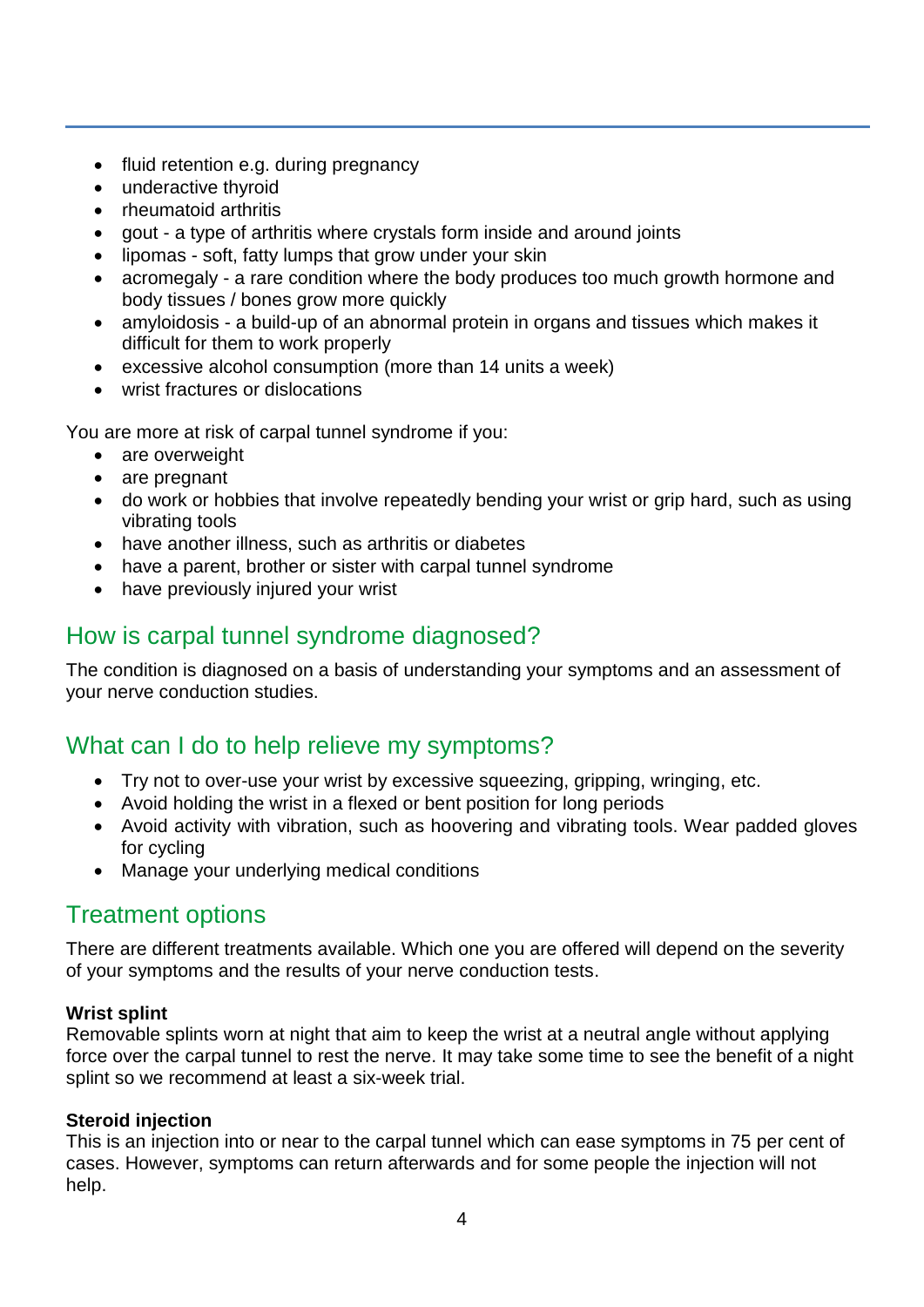#### **Surgery**

This is usually recommended for continued / severe symptoms. It is the best chance for a longterm cure. This involves a twenty-minute procedure which is typically done under local anaesthetic as a day case, meaning you can go home the same day. We make a small cut in the palm of the hand and release the ligament which is causing pressure over the nerve. The skin is closed with several stitches and a light dressing is applied, followed by a bulky bandage. You can remove the bulky bandage three days after your surgery but keep the small dressing in place for two weeks. You should arrange to see your GP or practice nurse two weeks after surgery to remove the stitches.

The wound takes two weeks to heal and most people are expected to be able to use their hand as normal after six weeks. Most patients recover from surgery without further problems.

If you are scheduled for surgery we will provide you with a leaflet about the operation and what to expect afterwards.

#### Contact details

Email: [imperial.carpaltunnelclinic@nhs.net](mailto:imperial.carpaltunnelclinic@nhs.net)

## Find us in the fracture clinic on the ground floor, Charing Cross Hospital

![](_page_4_Figure_7.jpeg)

**Fracture clinic**